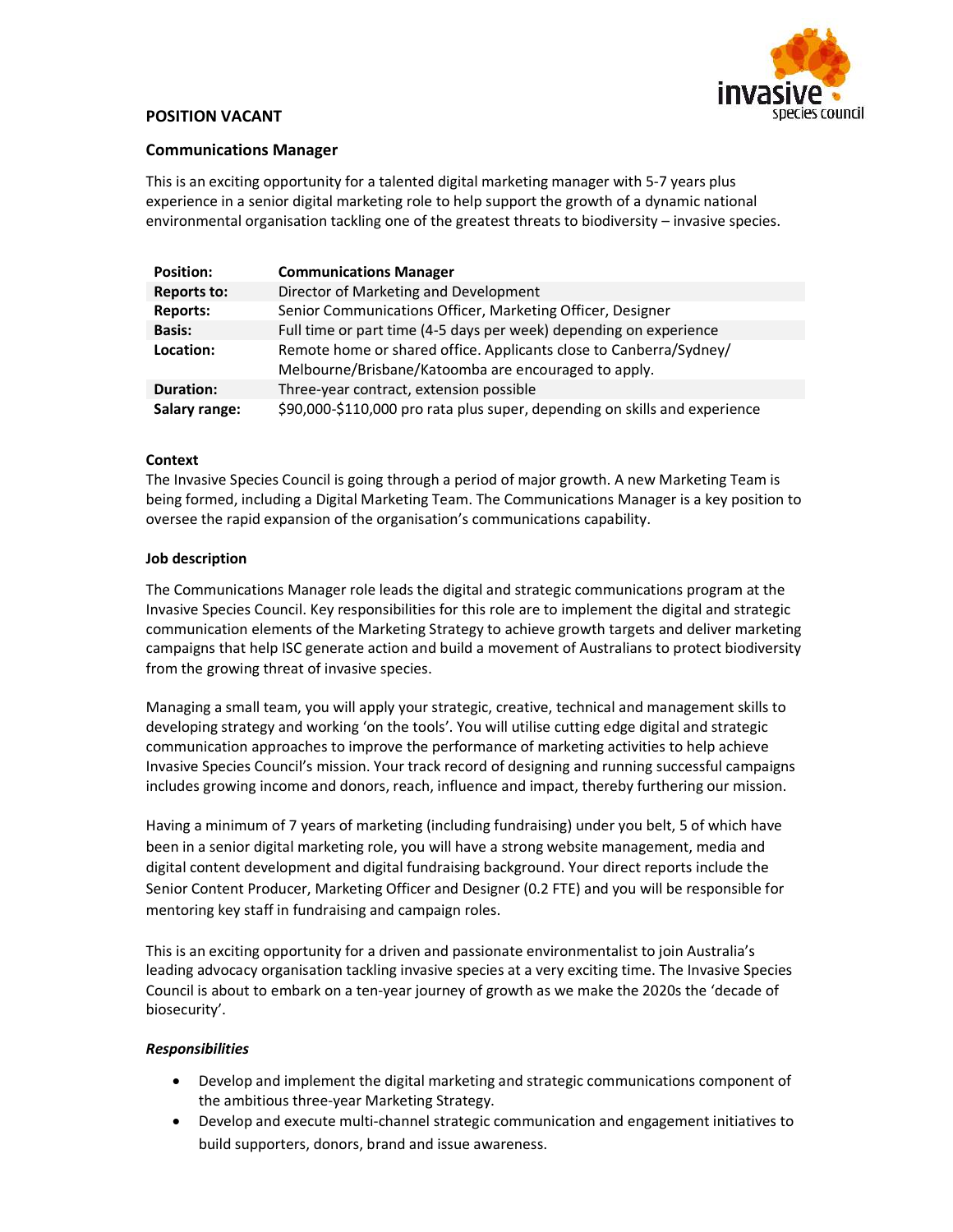- Manage digital marketing assets including three websites and social media channels, overseeing daily administration and ensuring their optimal performance.
- Support the Conservation Director and Marketing and Development Director to investigate and employ best practice digital mechanisms for the community to contribute to advocacy outcomes and provide funding, including lead generation.
- Build a network of allies, partners and collaborators to assist in building the awareness of the issue and the Invasive Species Council campaigns to advance our mission.
- Draft and develop written, digital, video, audio and print content materials for both online and print publications and brief, coach and review work from other members of the team to develop the same. This includes media releases and rapid response communications when required.
- Design the testing approach for digital campaigns that allows rapid experimentation, learning and refinement and set up general performance tracking and incorporate it into the day-to-day activities of team members.
- Prepare insightful analysis, recommendations and performance reports.
- Create and use budget and forecasting tools that illustrate costs, expenditure, ROI and Key Performance Indicators for all digital growth efforts (fundraising, supporter growth, web traffic). Administer budget for digital program.
- Inspire and lead the Digital Marketing Team and, with assistance from HR staff, manage all staff related activities such as recruitment and selection, work plans and performance management, ensuring team members meet and exceed agreed objectives and targets by providing support, direction, coaching and feedback.
- Proactively contribute to the culture at ISC: a positive, fun, and value-driven culture within the team and ISC.
- Develop processes and procedures for the marketing team.
- Other duties as determined by the Director of Marketing from time to time.

#### Selection Criteria

#### Essential

- Bachelor's degree in Strategic Communications or Marketing or an equivalent.
- Expert knowledge and practical understanding of how to strategically grow income, support and brand/issue awareness (i.e. expertise in lead generation & conversion).
- Demonstrated expertise to connect individual marketing and communications activities or products to higher-level strategies and goals, through a strategic frame.
- Demonstrated expertise in messaging, copy writing and managing a team to produce storydriven content about complex issues and political engagement in a way that engages a diverse group of target audiences and enhances the organisations image.
- Demonstrated expertise in producing a range of content (inc. writing) for impact and increasing engagement and conversion, building the brand, supporter, donor and income growth as well as fundraising income growth.
- Extensive experience executing campaigns/lead generation/fundraising across CPC platforms, landing page optimisation and A/B split testing campaigns to increase conversion.
- Extensive experience in analytics and ability to drive insight from data across a multi-channel campaign and providing performance reports.
- Extensive experience in the strategic uses and administration of popular social media channels (e.g., Facebook, Twitter, Instagram) and their role in the supporter/donor journey to help drive fundraising success.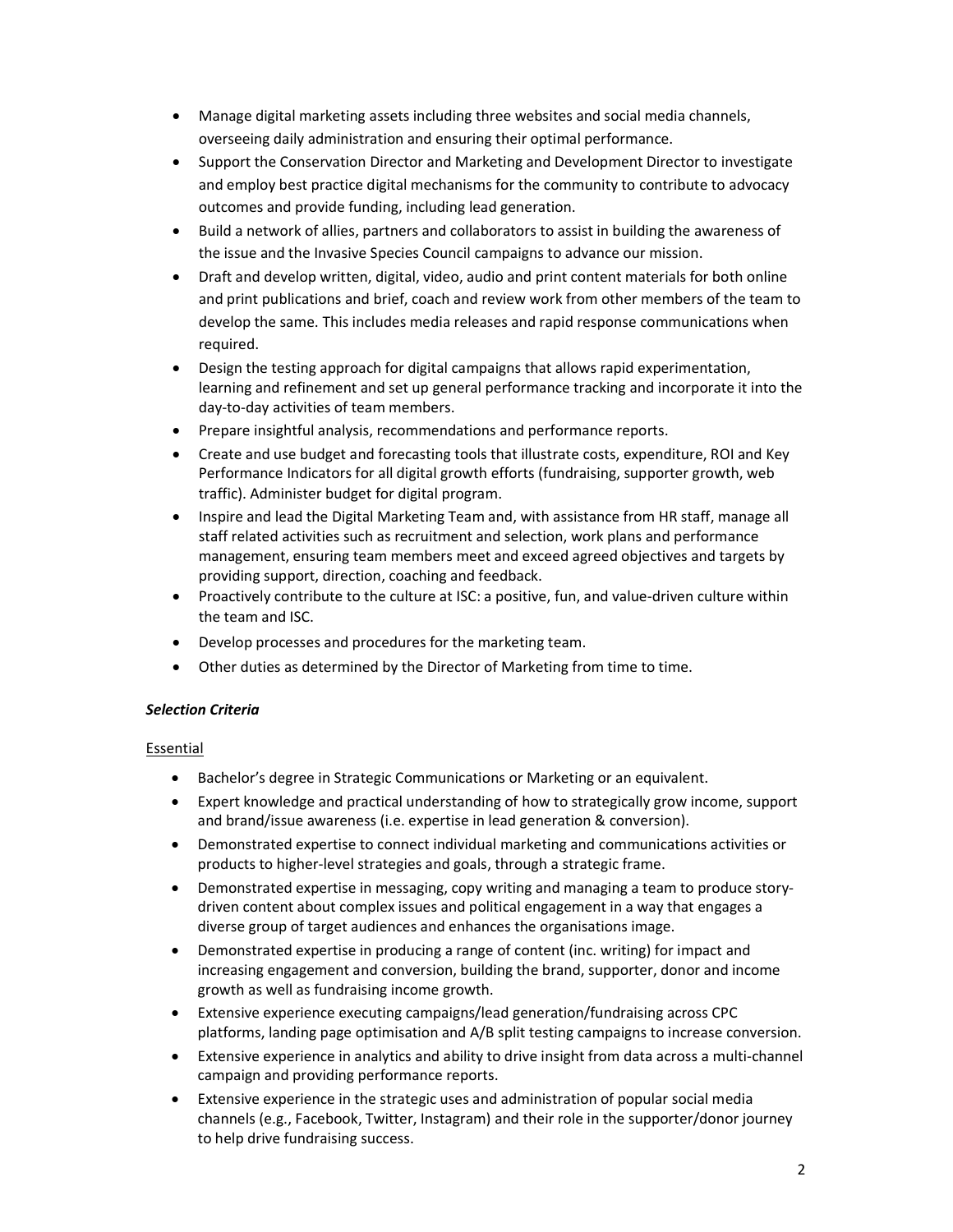- Experience in the traditional media landscape, understanding of channels, relative strengths and weaknesses and differences between channels.
- Sensitivity to diverse audiences of varying political stripes and demonstrated sound judgement about messaging.
- Ability to work under deadline pressure with diverse, dispersed teams and manage production schedules to develop and deliver shared projects.
- Demonstrated project development, campaign planning and management skills.
- Willingness to be a team player who is always endeavouring to be a positive force within an inclusive workplace environment and takes the initiative going above and beyond to get the job done.

# Desirable

- Detailed understanding of environment, agricultural and/or biosecurity issues and experience working for an advocacy organisation.
- Passionate about growing and strengthening a movement of people to protect biodiversity by tacking invasive species.

Location: Remote home or shared office. Applicants close to Canberra/Sydney/ Melbourne/Brisbane/Katoomba are encouraged to apply. The Invasive Species Council supports decentralised working arrangements.

# Applications

To be considered for the role all applications must provide:

- Current CV/Resume outlining your experience
- A document providing a brief summary of how you meet each of the Key Selection Criteria
- The following three samples of previous work that support the selection criteria:
	- 1. A new supporter journey (3 pieces min including a fundraising piece);
		- 2. Your best piece of writing (can include a script for video); and
		- 3. A story of success of how you increased engagement and improved conversion for a fundraising ask.

Please send your application to recruitment@invasives.org.au. Applications that do not provide this information will not be considered.

Applications close: This vacancy is currently ongoing. Should the right applicant apply for this role, a decision will be made ASAP.

#### More info

Contact the Director of Marketing and Development Amber Sprunt on 0437 388 895 for any further information.

#### About the Invasive Species Council

The Invasive Species Council is a non-government donor-funded organisation that seeks better laws and policies to protect the Australian environment from weeds, feral animals, insects, pathogens and other invaders. Invasive species have been the main driver of environmental loss of Australia's native animals since colonisation and remain one of the main threats to the future survival of all our unique wildlife on land and sea.